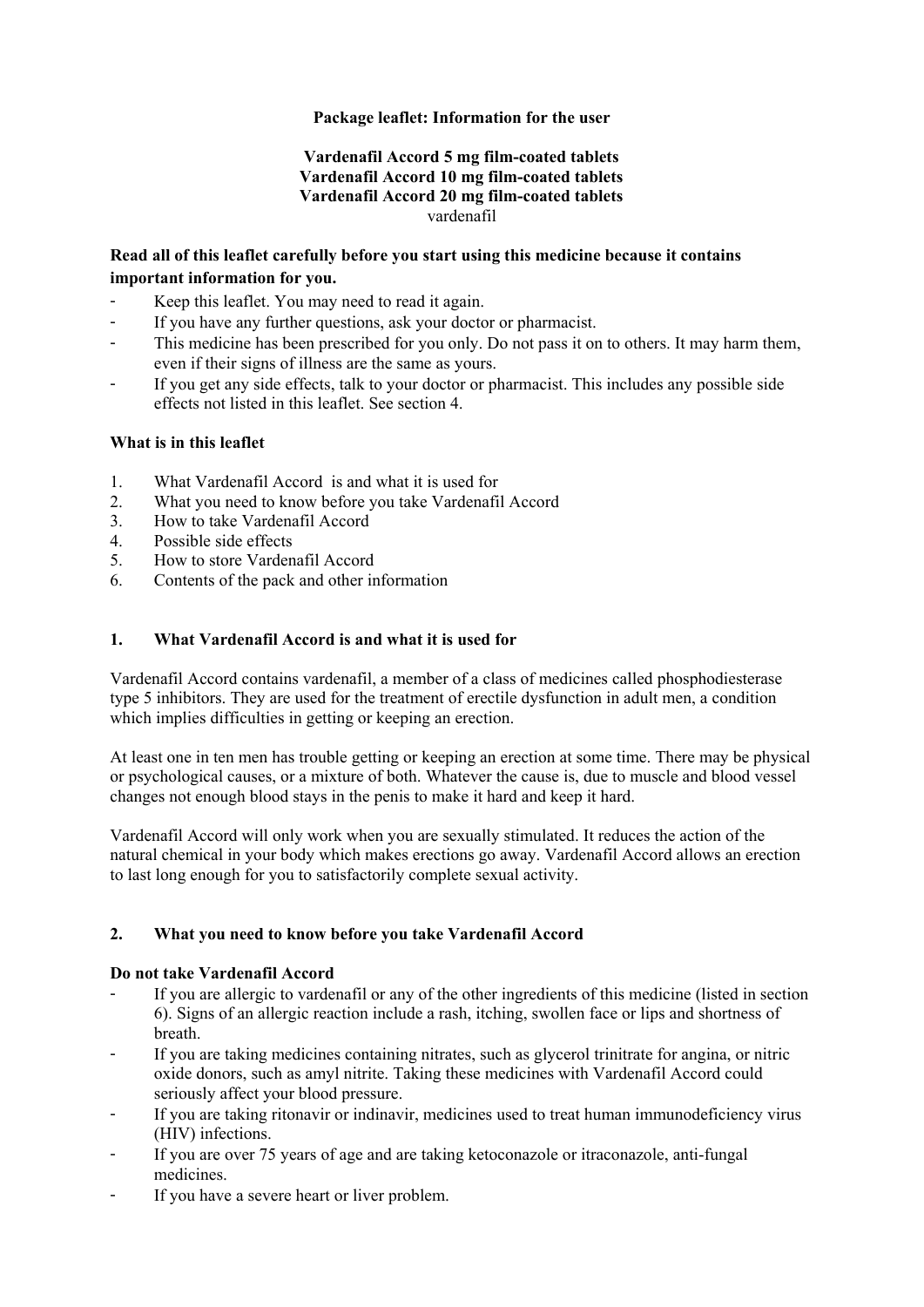- If you are having kidney dialysis.
- If you have recently had a stroke or heart attack.
- If you have or have had low blood pressure.
- If your family has a history of degenerative eye diseases (such as retinitis pigmentosa).
- If you have ever had a condition involving loss of vision due to damage to the optic nerve from insufficient blood supply known as non-arteritic ischemic optic neuropathy (NAION).
- If you are taking riociguat. This drug is used to treat pulmonary arterial hypertension (i.e., high blood pressure in the lungs) and chronic thromboembolic pulmonary hypertension (i.e., high blood pressure in the lungs secondary to blood clots). PDE5 inhibitors, such as Vardenafil Accord have been shown to increase the hypotensive effects of this medicine. If you are taking riociguat or are unsure tell your doctor.

# **Warnings and precautions**

Talk to your doctor or pharmacist before taking Vardenafil Accord.

# **Take special care with Vardenafil Accord**

- If you have heart trouble. It may be risky for you to have sex.
- If you suffer from irregular heart beat (cardiac arrythmia) or inherited heart diseases affecting your electrocardiogram.
- If you have a physical condition affecting the shape of the penis. This includes conditions called angulation, Peyronie's disease and cavernosal fibrosis.
- If you have an illness that can cause erections which won't go away (priapism). These include sickle cell disease, multiple myeloma and leukaemia.
- If you have stomach ulcers (also called gastric or peptic ulcers).
- If you have a bleeding disorder (such as haemophilia).
- If you are using any other treatments for erection difficulties, including vardenafil orodispersible tablets (see section: Other medicines and Vardenafil Accord).
- If you experience sudden decrease or loss of vision, stop taking Vardenafil Accord and contact your doctor immediately.

# **Children and adolescents**

Vardenafil Accord is not intended for use by children or adolescents under 18.

# **Other medicines and Vardenafil Accord**

Please tell your doctor or pharmacist if you are using, have recently used or might use any other medicines, including medicines obtained without a prescription.

Some medicines may cause problems, especially these:

- Nitrates, medicines for angina, or nitric oxide donors**,** such as amyl nitrite. Taking these medicines with Vardenafil Accord could seriously affect your blood pressure.
- Medicine for the treatment of arrythmias, such as quinidine, procainamide, amiodarone or sotalol.
- Ritonavir or indinavir, medicines for HIV.
- Ketoconazole or itraconazole, anti-fungal medicines.
- Erythromycin, or clarithromycin, macrolide antibiotics.
- Alpha-blockers, a type of medicine used to treat high blood pressure and enlargement of the prostate (as benign prostatic hyperplasia).
- Riociguat.

Do not use Vardenafil Accord film-coated tablets combined with any other treatment for erectile dysfunction, including vardenafil orodispersible tablets.

# **Vardenafil Accord with food, drink and alcohol**

- You can take Vardenafil Accord with or without food but preferably not after a heavy or high-fat meal as this may delay the effect.
- Don't drink grapefruit juice when you use this medicine. It can interfere with the usual effect of the medicine.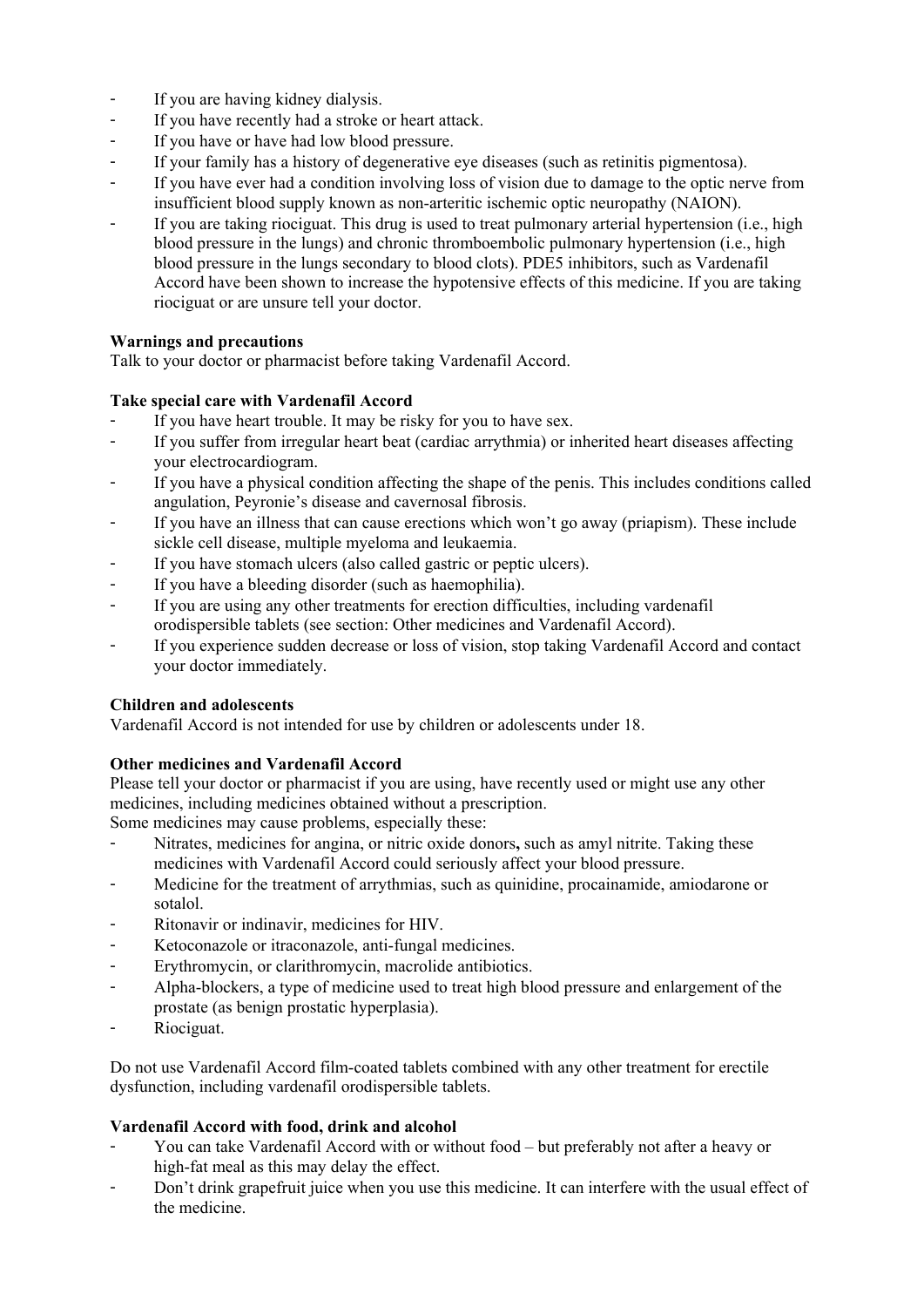Alcoholic drink can make erection difficulties worse.

## **Pregnancy and breast-feeding**

This medicine is not for use by women.

## **Driving and using machines**

Vardenafil Accord might make some people feel dizzy, or affect their vision. If you feel dizzy or if your vision is affected after taking this medicine don't drive or operate any tools or machines.

## **3. How to take Vardenafil Accord**

Always take this medicine exactly as your doctor has told you. Check with your doctor or pharmacist if you are not sure. The recommended dose is 10 mg.

Take a Vardenafil Accord tablet about 25 to 60 minutes before sexual activity. With sexual stimulation you may achieve an erection anywhere from 25 minutes up to four to five hours after taking Vardenafil Accord.

Swallow one tablet with a glass of water

**Do not take Vardenafil Accord film-coated tablets** with any other forms of vardenafil.

## **Do not take Vardenafil Accord** more than once a day.

Tell your doctor if you think Vardenafil Accord is too strong or too weak. He or she may suggest a switch to an alternative vardenafil formulation with a different dose, depending on how well it works for you.

### **If you take more Vardenafil Accord than you should**

Men who take too much Vardenafil Accord may experience more side effects or may get severe back pain. If you take more Vardenafil Accord than you should, tell your doctor.

If you have any further questions on the use of this medicine, ask your doctor or pharmacist.

## **4. Possible side effects**

Like all medicines, this medicine can cause side effects, although not everybody gets them. Most of the effects are mild or moderate.

Partial, sudden, temporary or permanent decrease or loss of vision in one or both eyes has been experienced by patients. Stop taking this medicine and contact your doctor immediately. Sudden decrease or loss of hearing has been reported.

Cases of sudden death, fast or altered heart beat, heart attack, chest pain, and trouble in cerebral circulation (including temporarily decreased blood flow to parts of the brain and bleeding in the brain) have been reported in men taking vardenafil. Most of the men who experienced these side effects had heart problems before taking this medicine. It is not possible to determine whether these events were directly related to vardenafil.

The chance of having a side effect is described by the following categories:

**Very common:**  may affect more than 1 in 10 users Headache

**Common:**  may affect up to 1 in 10 users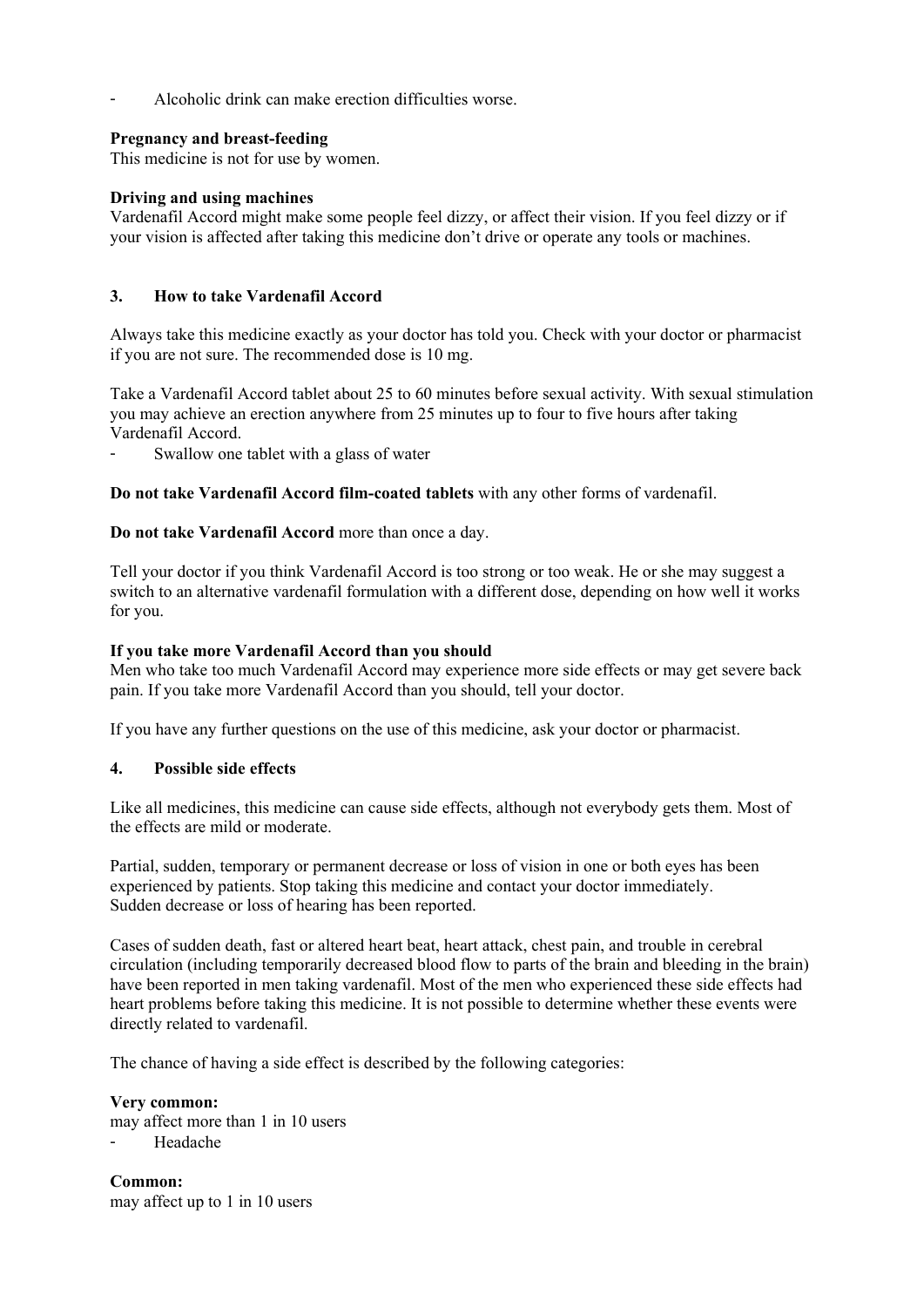- Dizziness
- Flushing
- Blocked or runny nose
- Indigestion

## **Uncommon:**

may affect up to 1 in 100 users

- Swelling of skin and mucous tissue including swollen face, lips or throat
- Sleep disorder
- Numbness and impaired perception of touch
- Sleepiness
- Effects on vision; redness of the eye, effects on colour vision, eye pain and discomfort, light sensitivity
- Ringing in the ears; vertigo
- Fast heart beat or pounding heart
- Breathlessness
- Stuffy nose
- Acid reflux, gastritis, abdominal pain, diarrhoea, vomiting; feeling sick (*nausea*), dry mouth
- Raised levels of liver enzymes in your blood
- Rash, reddened skin
- Back or muscle pain; increase in blood of a muscle enzyme (*creatine phosphokinase*), muscle stiffness
- Prolonged erections
- Malaise

# **Rare:**

may affect up to 1 in 1,000 users

- Inflammation of the eyes (*conjunctivitis*)
- Allergic reaction
- **Anxiety**
- Fainting
- Amnesia
- Seizure
- Increase pressure in the eye (*glaucoma*), lacrimation increased
- Effects on the heart (such as *heart attack*, *altered heart beat* or *angina*)
- High or low blood pressure
- Nose bleed
- Effect on results of blood tests to check liver function
- Sensitivity of the skin to sun light
- Painful erections
- Chest pain
- Temporarily decreased blood flow to parts of the brain

# **Very rare or not known:**

may affect less than 1 in 10,000 users or frequency cannot be estimated from the available data

- Blood in the urine (*Haematuria*)
- Penile bleeding (*Penile Haemorrhage*)
- Presence of blood in the semen *(Haematospermia)*
- Sudden death; Bleeding in the brain

# **Reporting of side effects**

If you get any side effects, talk to your doctor. This includes any possible side effects not listed in this leaflet. You can also report side effects directly via HPRA Pharmacovigilance

Website: www.hpra.ie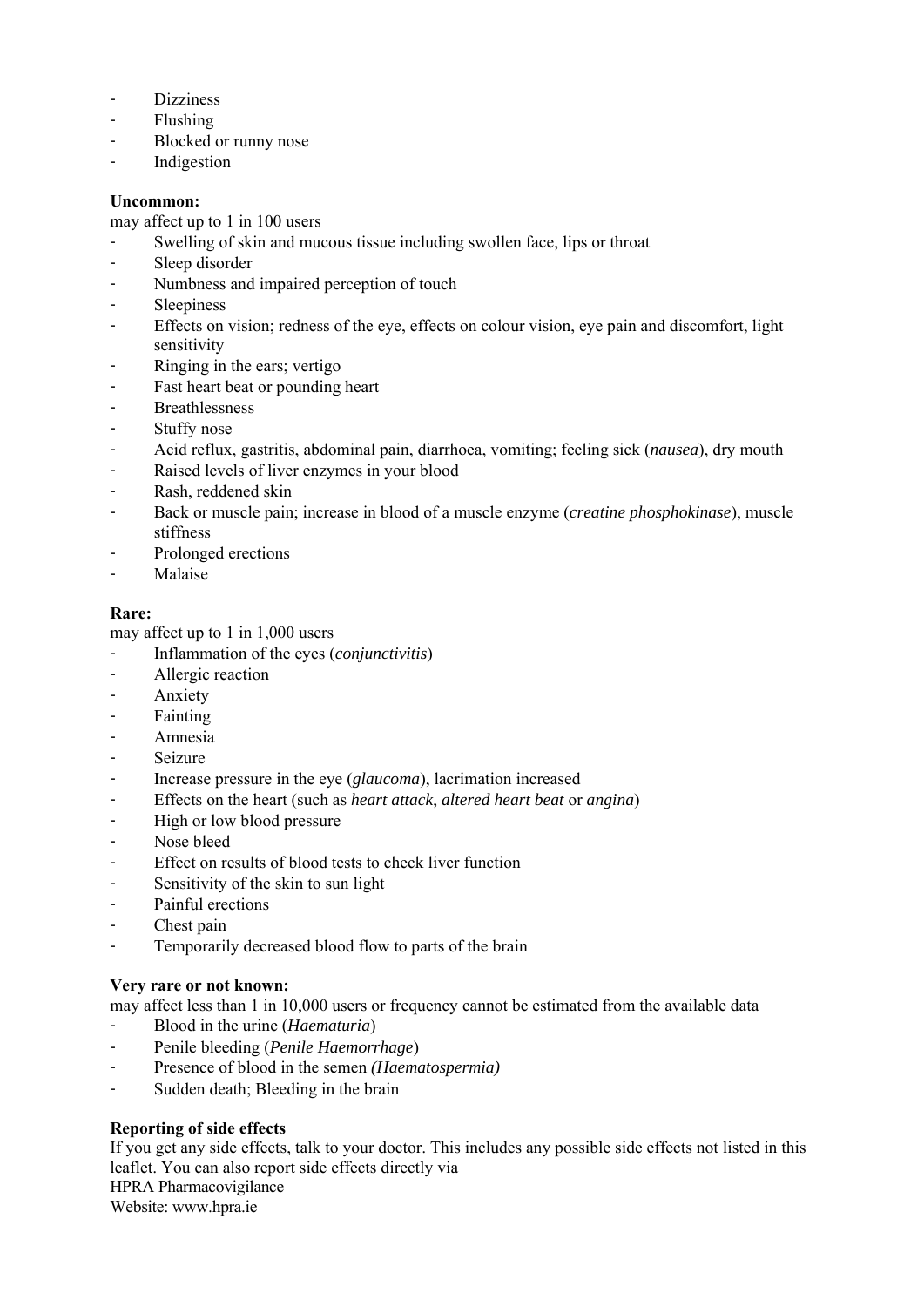By reporting side effects, you can help provide more information on the safety of this medicine.

## **5. How to store Vardenafil Accord**

Keep this medicine out of the sight and reach of children.

Do not use this medicine after the expiry date which is stated on the carton after "EXP". The expiry date refers to the last day of that month.

This medicinal product does not require any special storage conditions.

Do not throw away any medicines via wastewater or household waste. Ask your pharmacist how to throw away medicines you no longer use. These measures will help protect the environment.

### **6. Contents of the pack and other information**

#### **What Vardenafil Accord contains**

- The active substance is vardenafil.
- Vardenafil Accord 5 mg film-coated tablets: Each tablet contains 5 mg vardenafil (as hydrochloride trihydrate).
	- Vardenafil Accord 10 mg film-coated tablets: Each tablet contains 10 mg vardenafil (as hydrochloride trihydrate).

Vardenafil Accord 20 mg film-coated tablets: Each tablet contains 20 mg vardenafil (as hydrochloride trihydrate).

 The other ingredients of the tablets are: Tablet core: crospovidone (type B), magnesium stearate, cellulose microcrystalline and silica colloidal anhydrous. Film-coat: macrogol 400, hypromellose (E464), titanium dioxide (E171), iron oxide red (E172) and iron oxide yellow (E172).

## **What Vardenafil Accord looks like and contents of the pack**

Vardenafil Accord 5 mg film-coated tablets are beige coloured, round shaped, approximately 5.5 mm in diameter, biconvex, film-coated tablets debossed with 'FA1' on one side and plain on other side. Vardenafil Accord 10 mg film-coated tablets are beige coloured, round shaped, approximately 6.8 mm in diameter, biconvex, film-coated tablets debossed with 'FA2' on one side and plain on other side. Vardenafil Accord 20 mg film-coated tablets are beige coloured, round shaped, approximately 8.9 mm in diameter, biconvex, film-coated tablets debossed with 'FA3' on one side and plain on other side.

The tablets are provided in PVC/PVdC -Aluminium blister packs containing 2, 4, 8, 12 or 20 tablets.

Not all pack sizes may be marketed.

## **Marketing Authorisation Holder and Manufacturer**

#### **Marketing Authorisation Holder**

#### **United Kingdom**

Accord Healthcare Limited Sage house, 319 Pinner Road, North Harrow, Middlesex HA1 4HF, United Kingdom

#### **Ireland**

Accord Healthcare Ireland Limited, Euro House,